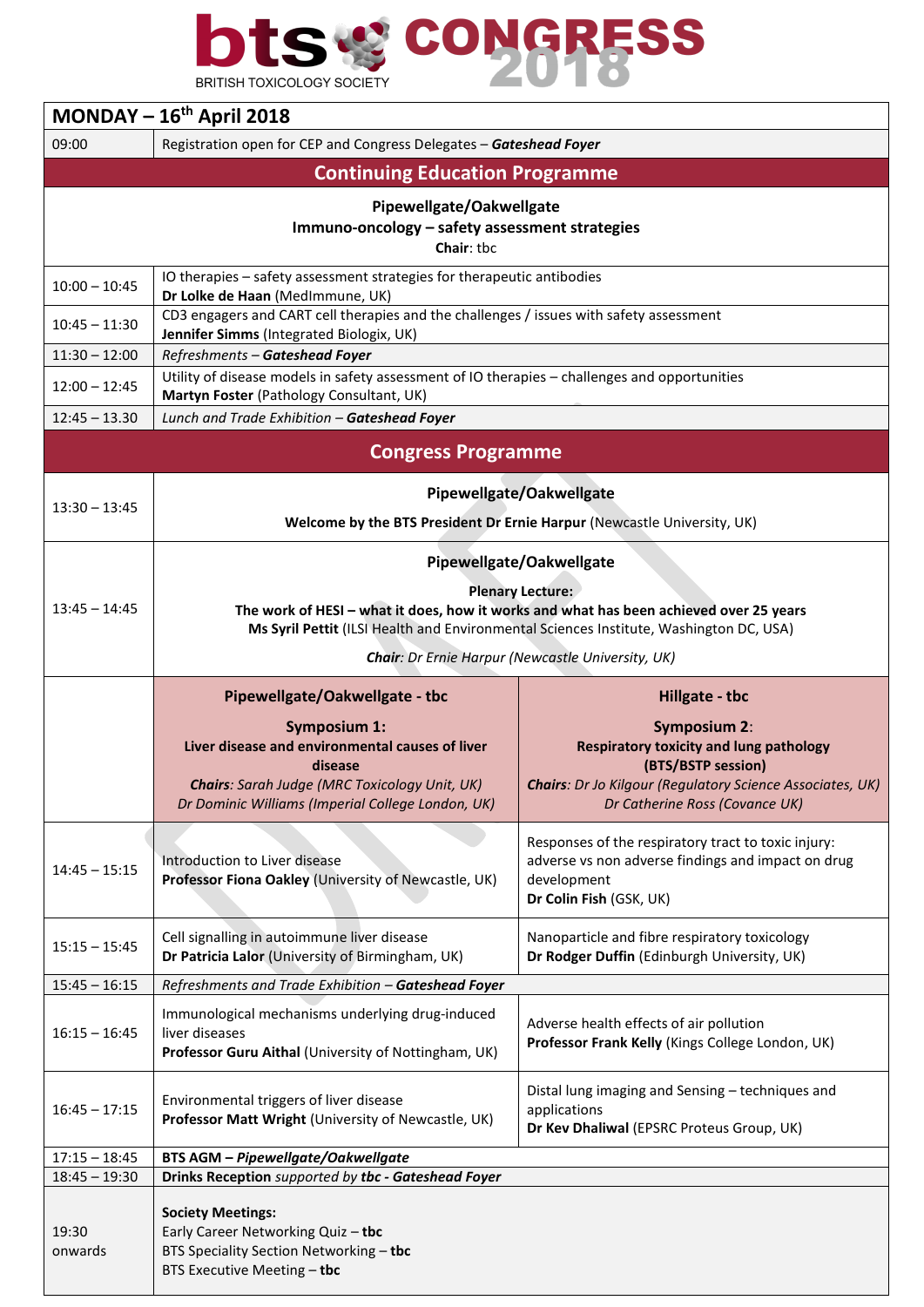

| TUESDAY - 17 <sup>th</sup> April 2018 |                                                                                                                                                                                                                                                                                           |                                                                                                                                                                                                                                                                                                                                                                                                       |  |  |
|---------------------------------------|-------------------------------------------------------------------------------------------------------------------------------------------------------------------------------------------------------------------------------------------------------------------------------------------|-------------------------------------------------------------------------------------------------------------------------------------------------------------------------------------------------------------------------------------------------------------------------------------------------------------------------------------------------------------------------------------------------------|--|--|
| 08:00                                 | Registration opens - Gateshead Foyer                                                                                                                                                                                                                                                      |                                                                                                                                                                                                                                                                                                                                                                                                       |  |  |
| $08:00 - 08:40$                       | <b>BTS Ambassadors Breakfast - tbc</b>                                                                                                                                                                                                                                                    |                                                                                                                                                                                                                                                                                                                                                                                                       |  |  |
| $08:40 - 09:25$                       | Pipewellgate/Oakwellgate<br>Early Career Investigator Prize Lecture: Role of Nrf2 in protection against drug-induced disease<br>Dr Ian Copple (University of Liverpool)<br>Chair: Professor Tim Gant (Public Health England Centre for Radiation, Chemical and Environmental Hazards, UK) |                                                                                                                                                                                                                                                                                                                                                                                                       |  |  |
|                                       | Pipewellgate/Oakwellgate - tbc<br><b>Symposium 3:</b><br>Advanced in vitro models for inhalation toxicity<br>testing (BTS/IVTS session)<br>Chairs: Dr Peter Newham (AstraZeneca, UK)<br>Dr Martin Clift                                                                                   | Hillgate - tbc<br><b>Symposium 4:</b><br>Ageing, Frailty and Multi-morbidity: medical<br>challenges, current interventions, future solutions<br>Co-Sponsored by the Regulatory Toxicology Speciality<br>Section and the Human Toxicology Speciality Section<br>Chairs: Dr Henry Stemplewski (Medicines and<br>Healthcare products Regulatory Agency, UK)<br>Dr John Thompson (Cardiff University, UK) |  |  |
| $09:30 - 10:00$                       | In vitro systems to study the toxicology of particles and<br>drugs at the epithelial airway barrier<br>Professor Barbara Rothen-Rutishauser (Adolphe<br>Merkle Institute, University of Fribourg, Switzerland)                                                                            | Ageing and Frailty: time to intervene<br>Professor Thomas von Zglinicki (University of<br>Newcastle, UK)                                                                                                                                                                                                                                                                                              |  |  |
| $10:00 - 10:30$                       | Synthetic lung lining fluid model for testing inhaled<br>biopharmaceuticals<br>Dr Ben Forbes (University College London, UK)                                                                                                                                                              | Assessment of ageing in preclinical models: current and<br>future models and their clinical relevance<br>Professor Susan Howlett (Department of<br>Pharmacology, Division of Geriatric Medicine Halifax,<br>Nova Scotia, Canada)                                                                                                                                                                      |  |  |
| $10:30 - 11:00$                       | Refreshments and Trade Exhibition - Gateshead Foyer                                                                                                                                                                                                                                       |                                                                                                                                                                                                                                                                                                                                                                                                       |  |  |
| $11:00 - 11:30$                       | Lung on a chip<br>Dr Nina Hobi (Alveolix, Switzerland)                                                                                                                                                                                                                                    | Biomarkers of ageing: the results from the EU FP7<br>MARK-AGE project<br>Dr Andreas Simm (University Hospital Halle (Saale),<br>Germany)                                                                                                                                                                                                                                                              |  |  |
| $11:30 - 12:00$                       | Use of air-liquid interface models in the pharma space<br>Mrs Kinga Balogh-Sivars (AstraZeneca, Sweden)                                                                                                                                                                                   | Ageing, Frailty, Multi-morbidity: current medical<br>interventions, future challenges, possible solutions<br>Professor Ilaria Bellantuono (Sheffield Medical School,<br>UK)                                                                                                                                                                                                                           |  |  |
| $12:00 - 12:30$                       | How to Publish in High Impact Journals<br>Rebecca Brodie (Deputy Editor, Toxicology Research)                                                                                                                                                                                             |                                                                                                                                                                                                                                                                                                                                                                                                       |  |  |
| $12:30 - 13:30$                       | Lunch and Trade Exhibition - Gateshead Foyer                                                                                                                                                                                                                                              |                                                                                                                                                                                                                                                                                                                                                                                                       |  |  |
| $13:30 - 14:30$                       | Pipewellgate/Oakwellgate<br>Paton Prize Lecture: Understanding Drug Toxicity - From man to molecule and back again<br>Professor Lewis Smith (University of Leicester, UK)<br><b>Chair:</b> Dr Ernie Harpur (Newcastle University, UK)                                                     |                                                                                                                                                                                                                                                                                                                                                                                                       |  |  |
| $14:30 - 15:00$                       | Refreshments and Trade Exhibition - Gateshead Foyer                                                                                                                                                                                                                                       |                                                                                                                                                                                                                                                                                                                                                                                                       |  |  |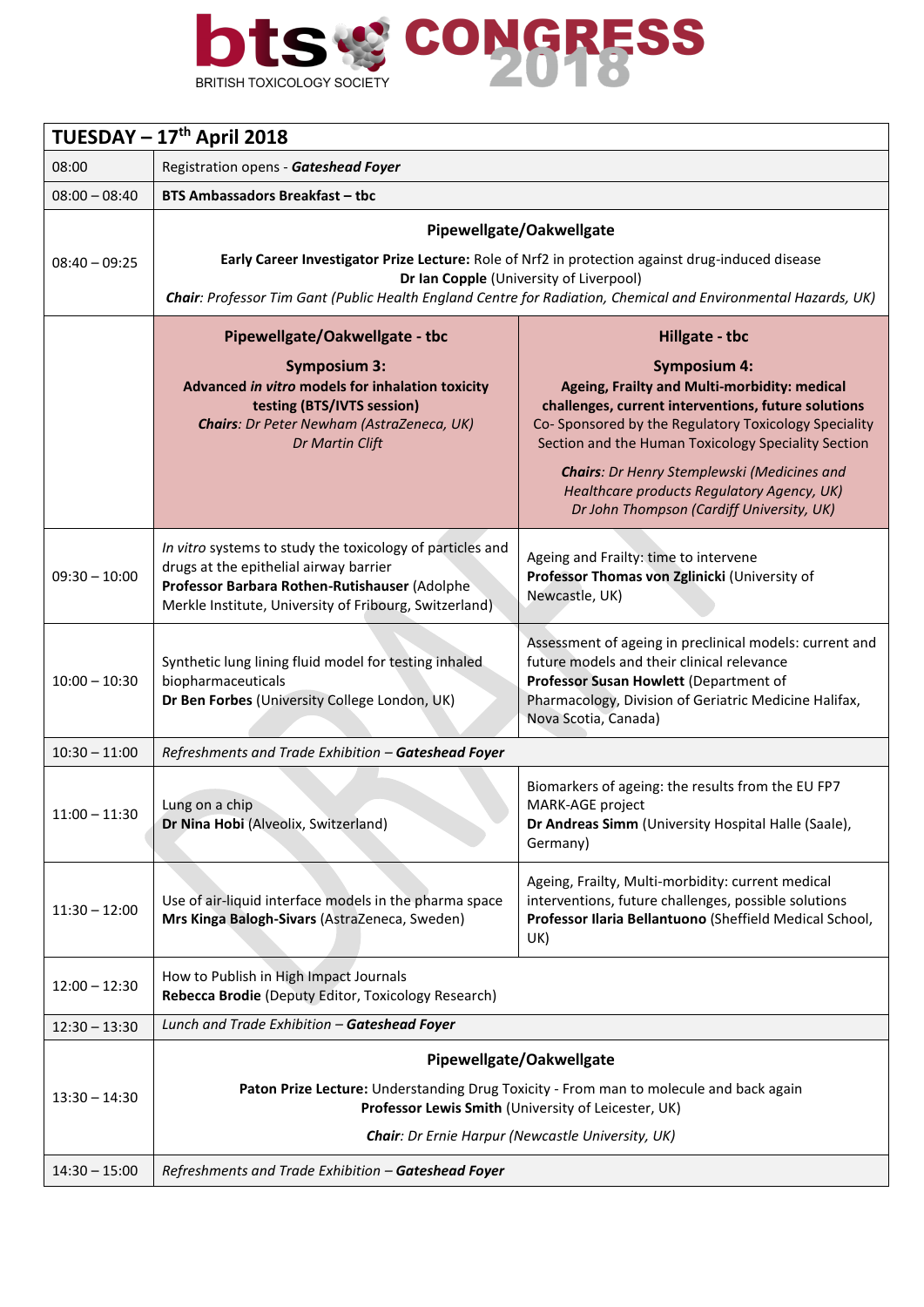

| TUESDAY $-17th$ April 2018 (Cont'd) |                                                                    |                                                                                                                                                                                |  |  |
|-------------------------------------|--------------------------------------------------------------------|--------------------------------------------------------------------------------------------------------------------------------------------------------------------------------|--|--|
|                                     | Pipewellgate/Oakwellgate - tbc                                     | Hillgate - tbc                                                                                                                                                                 |  |  |
| $15:00 - 17:00$                     | <b>Oral Communications</b>                                         | <b>Study Director/Study Monitor Workshop</b><br>Chairs: Sean O'Halloran (Covance, UK) Graham<br>Morgan (ICON, UK)                                                              |  |  |
|                                     |                                                                    | • Use of Recovery Dose Animals in Early Toxicology<br><b>Testing</b><br>Dr Paul Baldrick (Covance Laboratories Ltd, UK)                                                        |  |  |
|                                     |                                                                    | • Can Study Directors perform miracles!!!<br>Lorraine Britton (Sequani Ltd, UK)                                                                                                |  |  |
|                                     |                                                                    | • Fundamental considerations for performing a rodent<br>inhalation toxicology study with a pharmaceutical<br>powder formulation                                                |  |  |
|                                     |                                                                    | Paul A Smith (Charles River Laboratories, UK)<br>• The current status of the GLP/ global GLP debate<br>ongoing with the OECD and Chinese governments<br>David Jones (MHRA, UK) |  |  |
| $17:00 - 18:30$                     | <b>Poster Session - Gateshead Foyer</b>                            |                                                                                                                                                                                |  |  |
| $19:00 - 19:30$                     | Pre-Dinner Drinks Reception supported by ApconiX - Gateshead Foyer |                                                                                                                                                                                |  |  |
| $19:30 -$ Late                      | Congress Dinner & Entertainment by Gotcha - Gateshead Suite        |                                                                                                                                                                                |  |  |